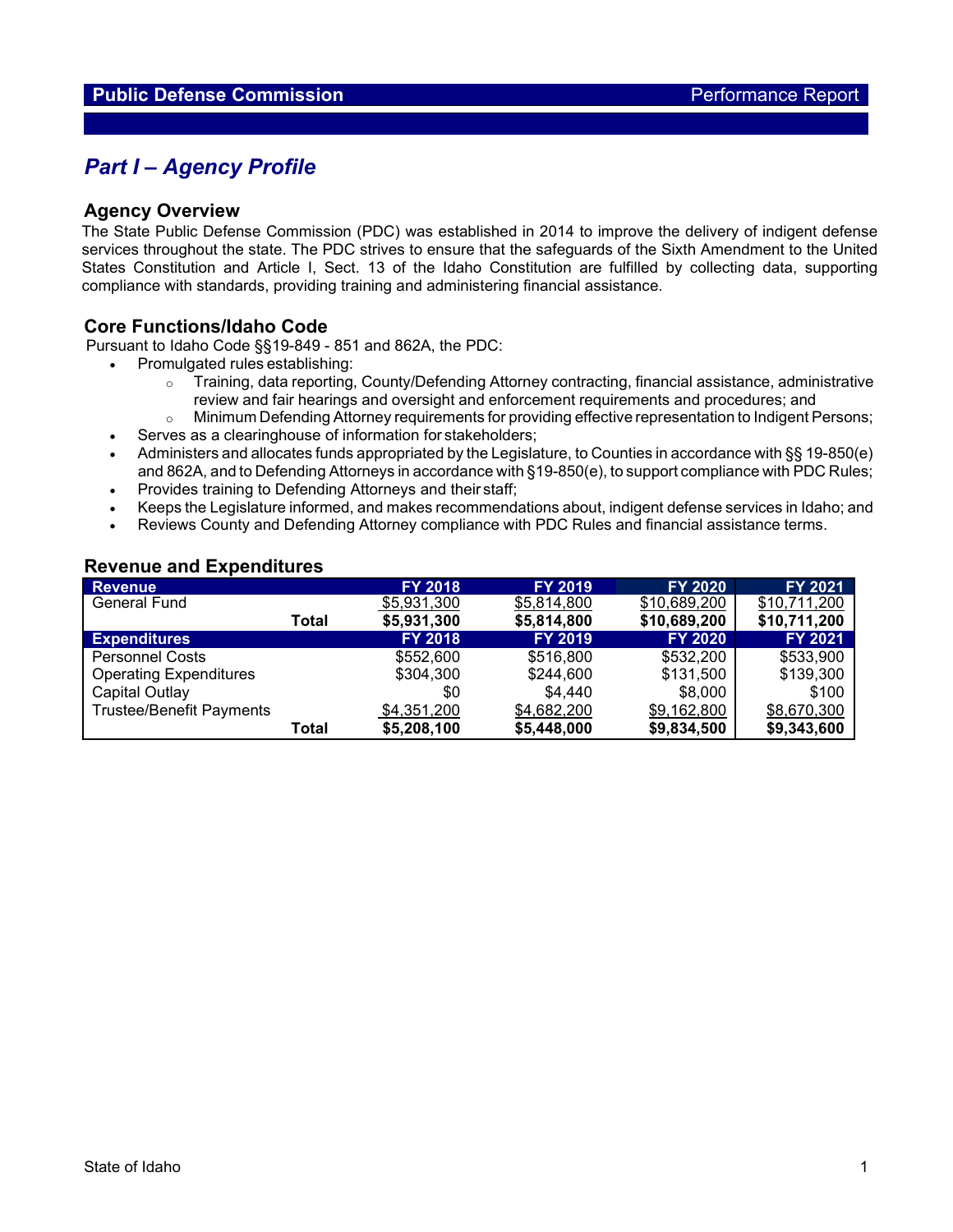#### **Profile of Cases Managed and/or Key Services Provided**

| <b>Cases Managed and/or Key</b>                           |                                                                                                                                                                                                                                                                                                                                                                                                                                                                                                                                                                                                                        |                                                                                                                                                                                                                                                                                                                                                                                                                                                                                              |                                                                                                                                                                                                                                                                                                                                                                                                                                                                                                                                           |                                                                                                                                                                                                                                                                                                                                                                                                                                                                                                                                                                                                                                                                                                                                                                                                                                                                                                                         |
|-----------------------------------------------------------|------------------------------------------------------------------------------------------------------------------------------------------------------------------------------------------------------------------------------------------------------------------------------------------------------------------------------------------------------------------------------------------------------------------------------------------------------------------------------------------------------------------------------------------------------------------------------------------------------------------------|----------------------------------------------------------------------------------------------------------------------------------------------------------------------------------------------------------------------------------------------------------------------------------------------------------------------------------------------------------------------------------------------------------------------------------------------------------------------------------------------|-------------------------------------------------------------------------------------------------------------------------------------------------------------------------------------------------------------------------------------------------------------------------------------------------------------------------------------------------------------------------------------------------------------------------------------------------------------------------------------------------------------------------------------------|-------------------------------------------------------------------------------------------------------------------------------------------------------------------------------------------------------------------------------------------------------------------------------------------------------------------------------------------------------------------------------------------------------------------------------------------------------------------------------------------------------------------------------------------------------------------------------------------------------------------------------------------------------------------------------------------------------------------------------------------------------------------------------------------------------------------------------------------------------------------------------------------------------------------------|
| <b>Services Provided</b>                                  | FY 2018                                                                                                                                                                                                                                                                                                                                                                                                                                                                                                                                                                                                                | FY 2019                                                                                                                                                                                                                                                                                                                                                                                                                                                                                      | <b>FY2020</b>                                                                                                                                                                                                                                                                                                                                                                                                                                                                                                                             | <b>FY2021</b>                                                                                                                                                                                                                                                                                                                                                                                                                                                                                                                                                                                                                                                                                                                                                                                                                                                                                                           |
| <b>CLE Trainings for indigent</b><br>defending attorneys. | The PDC<br>provided several<br>more training<br>opportunities for<br>Idaho's<br>defending<br>attorneys, co-<br>hosting the<br><b>IACDL Sun</b><br>Valley<br>Conference,<br>sending<br>defending<br>attorneys to the<br>Federal<br><b>Defenders</b><br>annual fall<br>seminar, co-<br>hosting the<br><b>WJDC</b><br>Leadership<br>Summit and<br>hosting a 1-hour<br>webinar<br>regarding the<br>reading of<br>medical records.<br>These training<br>seminars<br>provided 30 CLE<br>credits in total.<br>Over 130<br>attorneys from<br>all of Idaho's<br>seven Judicial<br><b>Districts</b><br>attended the<br>seminars. | The PDC co-<br>sponsored three<br>continuing legal<br>education<br>programs for<br>Idaho defending<br>attorneys. The<br>Commission<br>partnered with<br>IACDL for the<br><b>Sun Valley</b><br>Seminar,<br>NACDL for the<br>Idaho Public<br>Defender<br>Summit and the<br>Federal<br><b>Defenders</b><br>Services of<br>Idaho for the<br>Western All-Star<br>Conference.<br>annual fall<br>seminar.<br>A total of 301<br>defending<br>attorneys<br>participated in<br>the three<br>trainings. | The PDC and<br>NAPD held the<br><b>Team Mitigation</b><br>Institute, Idaho's<br>first criminal<br>"bring your own<br>case" CLE with<br>12.75 credits for<br>45 Idaho<br>attendees. The<br>PDC partnered<br>with the FDSI to<br>provide 12.5<br>credits (6<br>Capital, 1 ethics)<br>credits for 50<br>Idaho defending<br>attorneys at the<br>All Star<br>Conference. The<br><b>IACDL Sun</b><br>Valley Seminar,<br><b>Public Defense</b><br>College, and the<br>Executive<br>Leadership<br>Institute were<br>cancelled due to<br>Covid-19. | In partnership<br>with NAPD, the<br>PDC held<br>Idaho's first<br><b>Public Defense</b><br>College (PDC <sup>2</sup> )<br>with 29<br>graduates (12<br>contract/17<br>institutional<br>defenders) for<br>28.25 CLE<br>credits. The PDC<br>co-sponsored<br>the NAPD 2021<br>Conference: We<br>the Defenders<br>attended by 123<br>Idaho Defending<br>Attorneys who<br>selected from 95<br>approved CLEs.<br>The PDC started<br>two ongoing<br>webinar series:<br>1) First Friday,<br>for Defenders to<br>ask questions,<br>collaborate and<br>attend a CLE (3<br>webinars each.5<br>CLE credit for<br>with total of 34<br>attendees); and<br>2) The Montroy<br>Series inaugural<br>presentation<br>qualified for 1<br>CLE credit and<br>included 36<br>Defenders. In<br>total, 222<br>Defenders<br>participated in 6<br>CLEs. The PDC<br>also offers free<br>on-demand<br>NAPD CLEs for<br>all attorneys on<br>the roster. |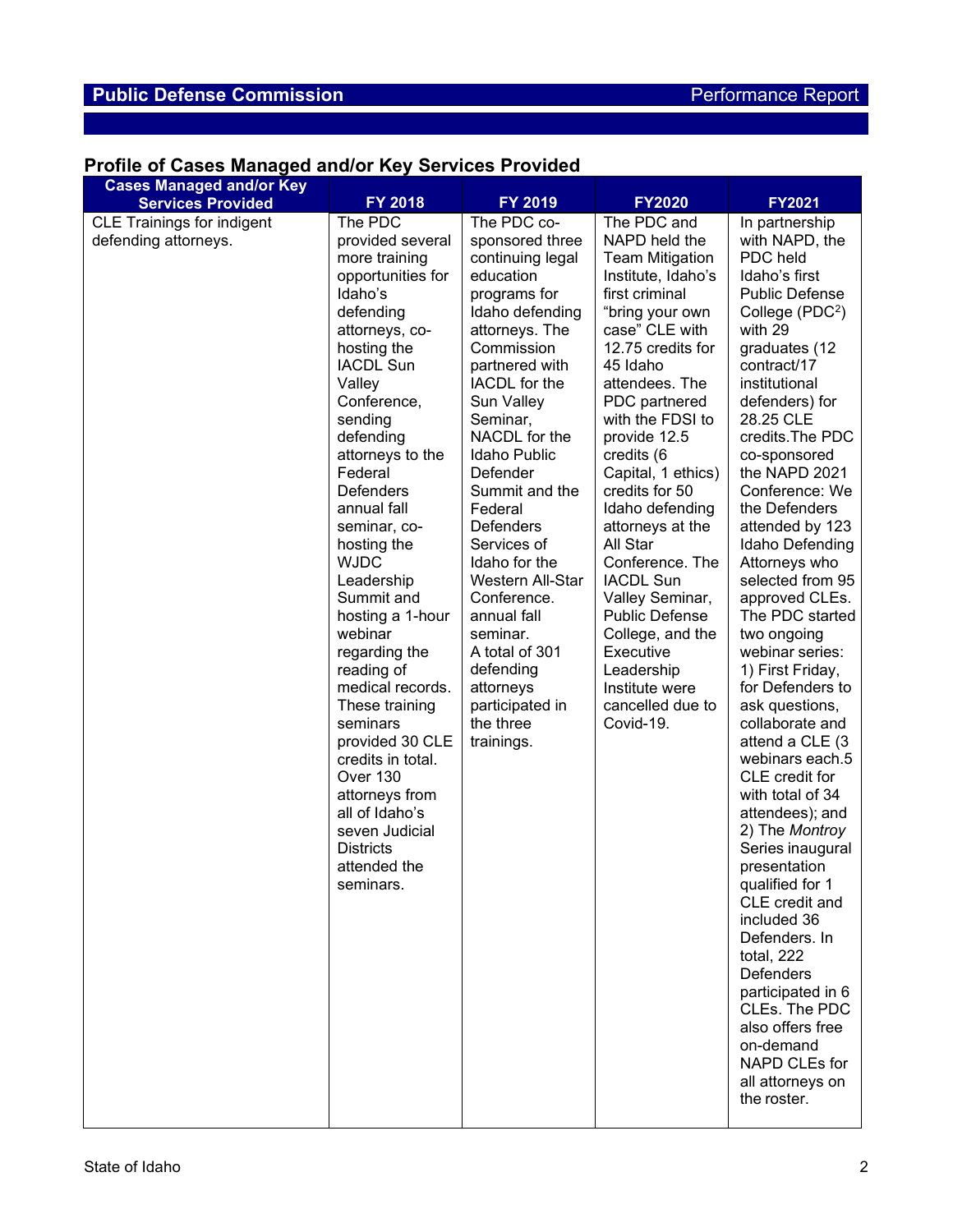# *Part II – Performance Measures*

| <b>Performance Measure</b>                                                                                                                                                           |        | FY 2018 | FY 2019 | FY 2020 | FY 2021                                                                                                                                                                                                                           | FY 2022 |  |  |
|--------------------------------------------------------------------------------------------------------------------------------------------------------------------------------------|--------|---------|---------|---------|-----------------------------------------------------------------------------------------------------------------------------------------------------------------------------------------------------------------------------------|---------|--|--|
| Goal 1<br>Provide stakeholders and the public with clear and understandable rules.                                                                                                   |        |         |         |         |                                                                                                                                                                                                                                   |         |  |  |
| 1. Review all rules<br>with the<br>objective of<br>eliminating<br>redundancies<br>and language<br>that is unclear,<br>unnecessary or<br>contradictory.<br>*This is a new<br>measure. | actual | N/A     | N/A     | N/A     | The PDC<br>reviewed the 7<br><b>IDAPA</b><br>chapters and 3<br>documents<br>incorporated by<br>reference<br>identifying<br>redundant,<br>unclear and<br>unnecessary<br>language. All<br>rules were<br>tracked for<br>completeness |         |  |  |
|                                                                                                                                                                                      | target | N/A     | N/A     | N/A     | Identify unnecessary<br>and unclear rules and<br>documents incorporate<br>by reference in the 3rd<br>quarter, 2020                                                                                                                |         |  |  |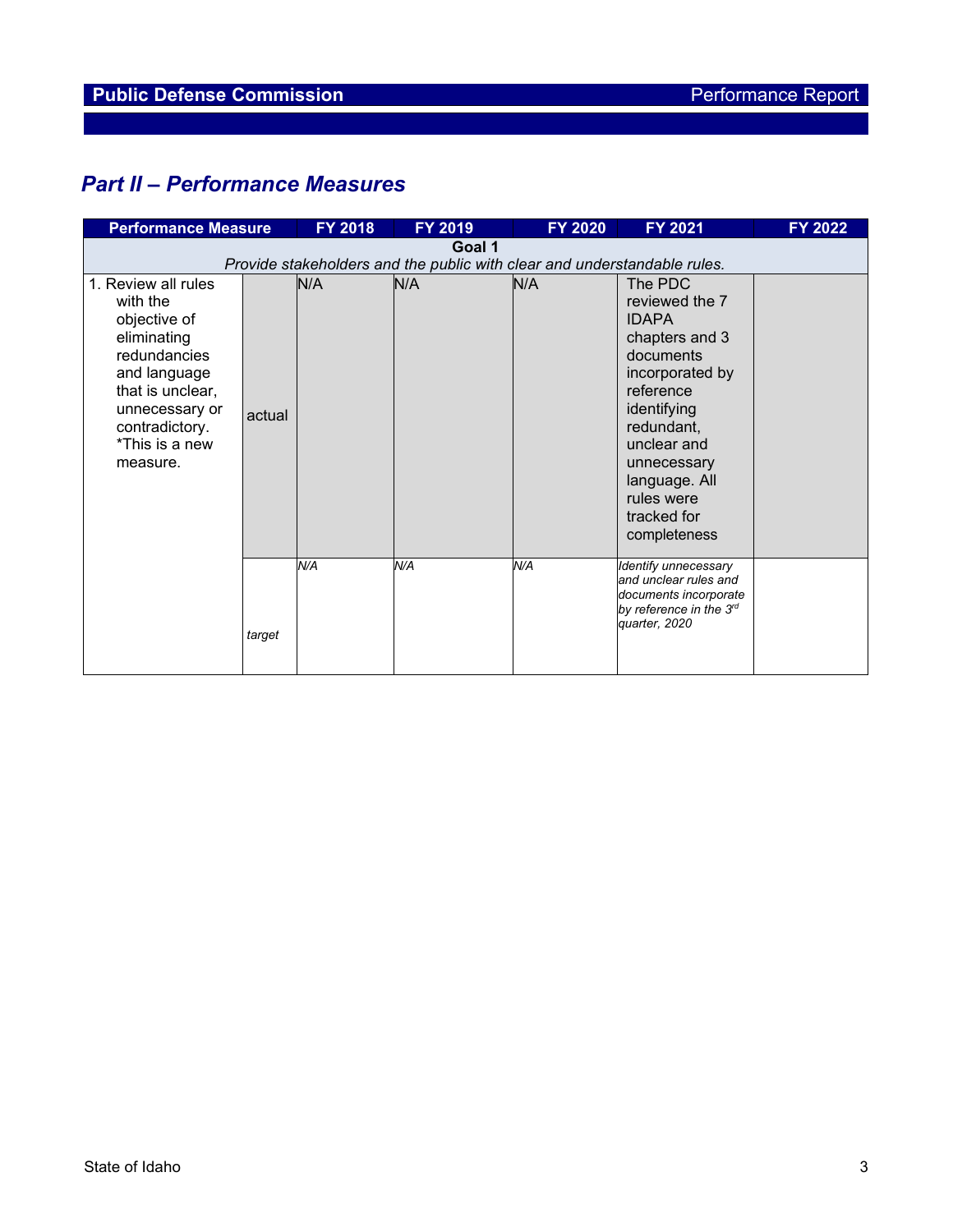| 2. Engage in<br>rulemaking to<br>rewrite all<br>current rules<br>to simplify and<br>clarify and to<br>carry over the<br>rule proposal<br>from FY2020<br>regarding<br>independence<br>from political<br>and judicial<br>influence and<br>resource<br>equity. *This is<br>a new<br>measure. | actual | N/A | N/A | N/A | The rules in the<br>previous 7<br>chapters<br>and 3 documents<br>incorporated by<br>reference were<br>relocated to 4<br>chapters and<br>organized by<br>1) definitions, 2)<br>requirements and<br>procedures,<br>3) records,<br>reporting and<br>review and 4)<br>financial<br>assistance and<br>training resources.<br>Independenc e                         |
|-------------------------------------------------------------------------------------------------------------------------------------------------------------------------------------------------------------------------------------------------------------------------------------------|--------|-----|-----|-----|---------------------------------------------------------------------------------------------------------------------------------------------------------------------------------------------------------------------------------------------------------------------------------------------------------------------------------------------------------------|
|                                                                                                                                                                                                                                                                                           |        |     |     |     | and resource<br>equity were<br>incorporated as<br>negotiated.                                                                                                                                                                                                                                                                                                 |
|                                                                                                                                                                                                                                                                                           | target | N/A | N/A | N/A | Prepare an outline of<br>the rewritten rules.<br>including the principles<br>of independence (See<br>IC 19-850(1)(a)(vii)(7))<br>and resource equity<br>(See IC 19-<br>850(1)(a)(vii)(7))<br>prior to negotiated<br>rulemaking and draft<br>proposed rules for<br>public hearing and<br>comment in the 3 <sup>rd</sup> and<br>4 <sup>th</sup> quarters, 2020. |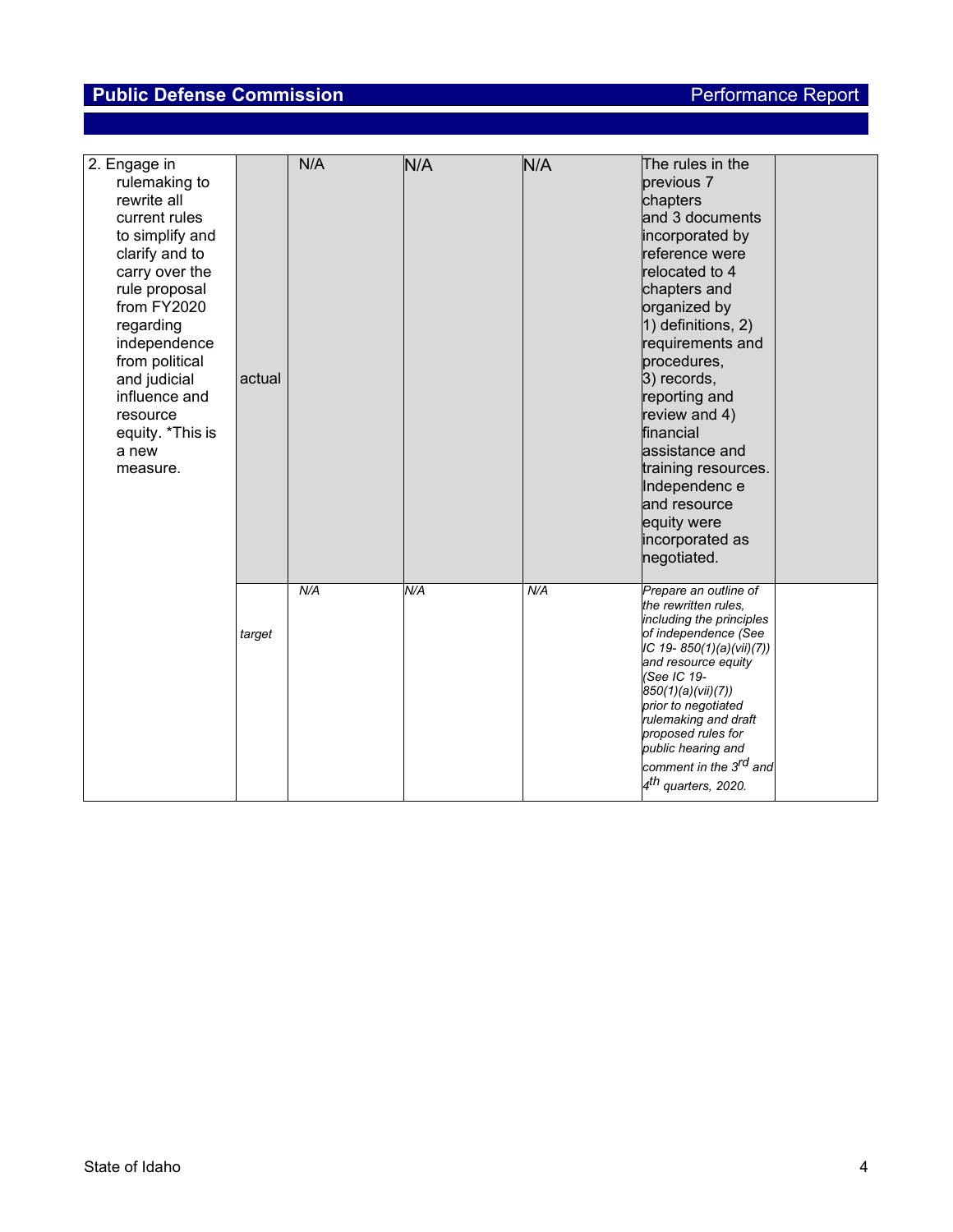| <b>Performance Measure</b>                                                                                                                                                   |        | <b>FY 2018</b> | FY 2019 | <b>FY 2020</b> | <b>FY 2021</b>                                                                                                                                                                                                                                                                                                                                                                                                                    | <b>FY 2022</b> |  |  |  |
|------------------------------------------------------------------------------------------------------------------------------------------------------------------------------|--------|----------------|---------|----------------|-----------------------------------------------------------------------------------------------------------------------------------------------------------------------------------------------------------------------------------------------------------------------------------------------------------------------------------------------------------------------------------------------------------------------------------|----------------|--|--|--|
|                                                                                                                                                                              | Goal 2 |                |         |                |                                                                                                                                                                                                                                                                                                                                                                                                                                   |                |  |  |  |
| Promote excellence by providing interactive and accessible training to defending<br>attorneys and professional staff                                                         |        |                |         |                |                                                                                                                                                                                                                                                                                                                                                                                                                                   |                |  |  |  |
| Understand<br>1.<br>the training<br>needs of<br>defending<br>attorneys and<br>staff and<br>develop<br>innovated and<br>accessible<br>training. *This<br>is a new<br>measure. | actual | N/A            | N/A     | N/A            | In 2020, the PDC<br>partnered with the<br><b>BSU College of</b><br>Innovation and<br>Design to interview<br>defenders and<br>presenters, study<br>defender needs<br>and effective<br>training and<br>develop training<br>tools (ie, presenter<br>guide).<br>With COID and<br>NAPD, the PDC<br>assessed platform<br>and technology<br>heeds. The PDC<br>also developed a<br>survey for training<br>participants after<br>each CLE. |                |  |  |  |
|                                                                                                                                                                              | target | N/A            | N/A     | N/A            | Collaborate with<br>partners to design<br>effective webinars and<br>in- person and virtual<br>trainings in the 3 <sup>rd</sup><br>quarter, 2020.<br>Continue to review<br>training needs and<br>feedback to improve<br>trainings and assist<br>trainers.                                                                                                                                                                          |                |  |  |  |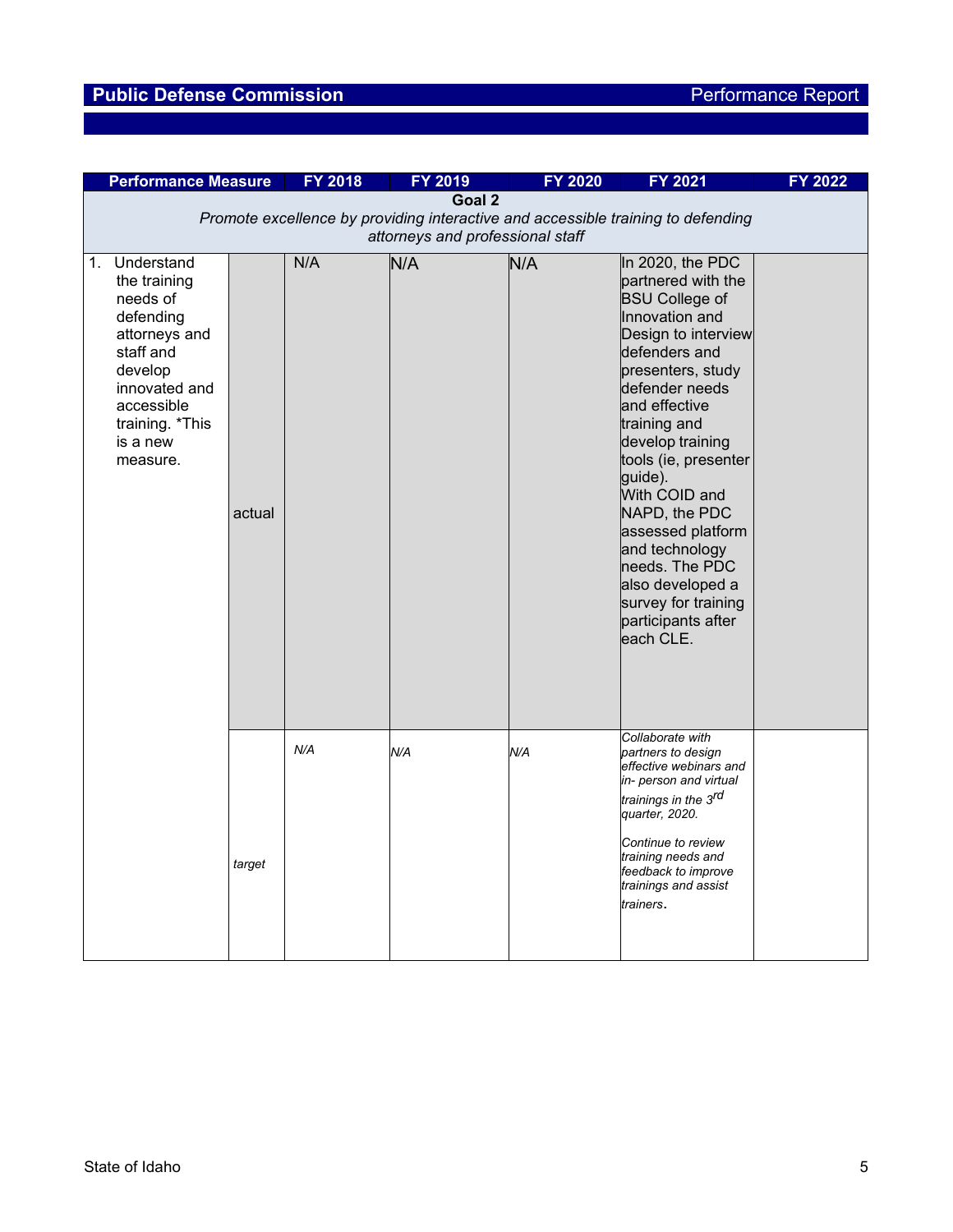| 2. Provide live<br>and<br>recorded<br>interactive<br>webinars<br>to<br>defending<br>attorneys.<br>*This is a<br>new<br>measure. |        | N/A | N/A | N/A | The PDC started<br>two ongoing<br>webinar series: 1)<br>First Friday, for<br>Defenders to ask<br>questions,<br>collaborate and<br>attend a CLE; and<br>2) The Montroy<br>Series featuring                                                                                                                                      |  |
|---------------------------------------------------------------------------------------------------------------------------------|--------|-----|-----|-----|--------------------------------------------------------------------------------------------------------------------------------------------------------------------------------------------------------------------------------------------------------------------------------------------------------------------------------|--|
|                                                                                                                                 | actual |     |     |     | Idaho/national<br>experts on public<br>defense. The PDC<br>also offers free on-<br>demand NAPD<br><b>CLEs for attorneys</b><br>on the roster and<br>secured the LMS<br>allowing us to build<br>an on-demand<br>library of webinars<br>and materials.                                                                           |  |
|                                                                                                                                 | target | N/A | N/A | N/A | Provide regular live<br>webinars featuring<br>Idaho and national<br>presenters at no charge<br>to PDC roster members<br>beginning in the 3 <sup>rd</sup><br>quarter, 2020.<br>By December 1,<br>2020, make recorded<br>webinars available to<br>PDC roster members at<br>no charge through a<br>learning management<br>system. |  |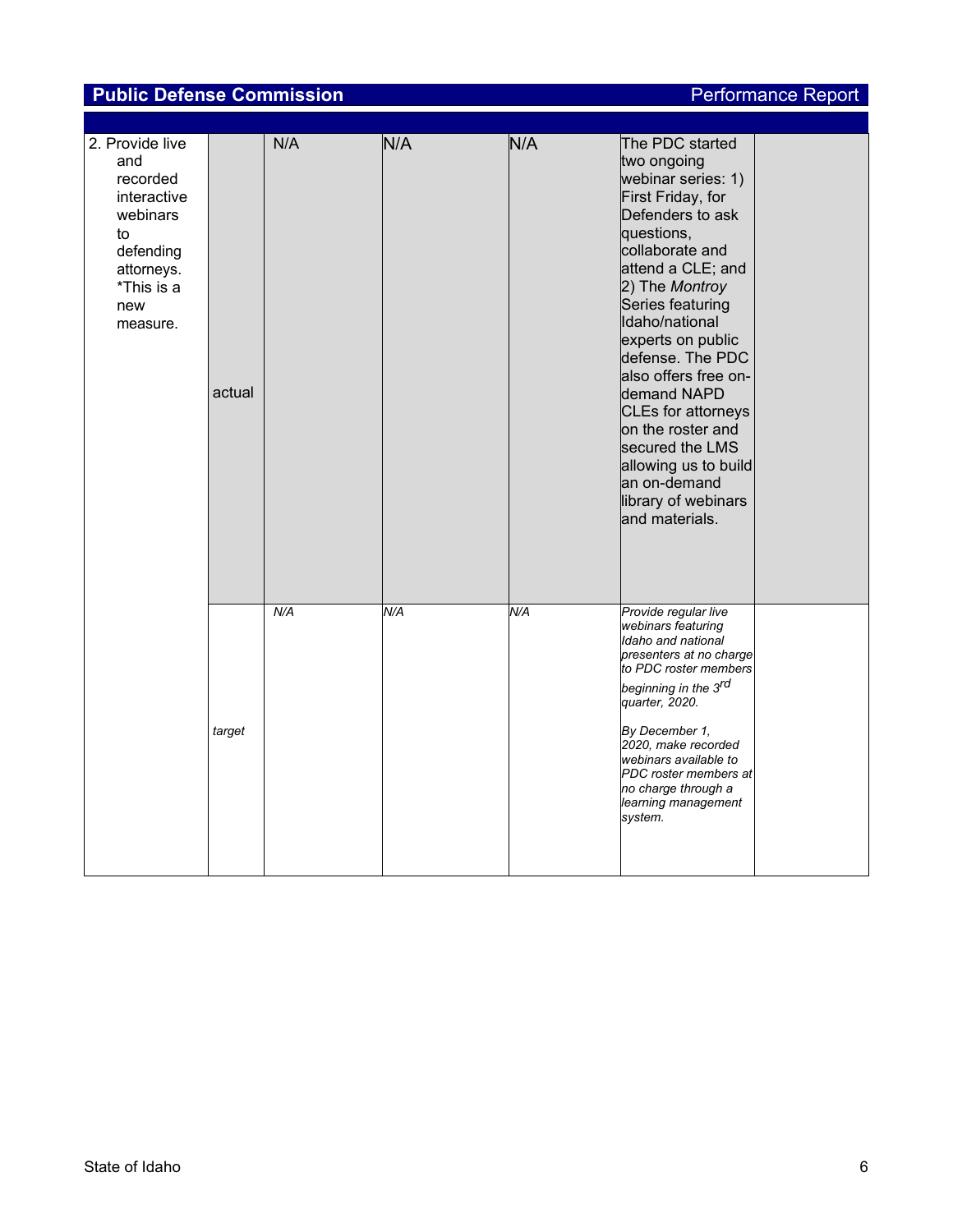| 3. Develop a<br>public<br>defense<br>college<br>emphasizing<br>trial skills,<br>holistic<br>defense and<br>mentoring.<br>*This is a<br>new<br>measure. |        | N/A | N/A | N/A | In partnership<br>with NAPD, the<br>PDC held<br>Idaho's first<br>Public Defense<br>College (PDC $^2$ )<br>with 12<br>contract<br>defenders and                                                                                                                                                                                                            |  |
|--------------------------------------------------------------------------------------------------------------------------------------------------------|--------|-----|-----|-----|-----------------------------------------------------------------------------------------------------------------------------------------------------------------------------------------------------------------------------------------------------------------------------------------------------------------------------------------------------------|--|
|                                                                                                                                                        | actual |     |     |     | 17 institutional<br>defenders<br>participating.<br>Nine Idaho<br>attorneys and 10<br>attorneys from<br>across the<br>nation made up<br>the faculty. The<br>6 day college<br>was preceded by<br>a train the<br>trainers class.<br>The college was<br>held virtually due<br>to Covid. The<br>college was free<br>of charge to<br>defenders and<br>counties. |  |
|                                                                                                                                                        | target | N/A | N/A | N/A | Organize an in-<br>person or, if<br>prohibited by Covid<br>19, a virtual public<br>defense college at<br>no charge for PDC<br>roster members in<br>2021.<br>Recruit attorneys<br>from Idaho and<br>across the nation to<br>teach at the public<br>defense college and<br>secure<br>accommodations or<br>platforms for the<br>college by April 1,<br>2021. |  |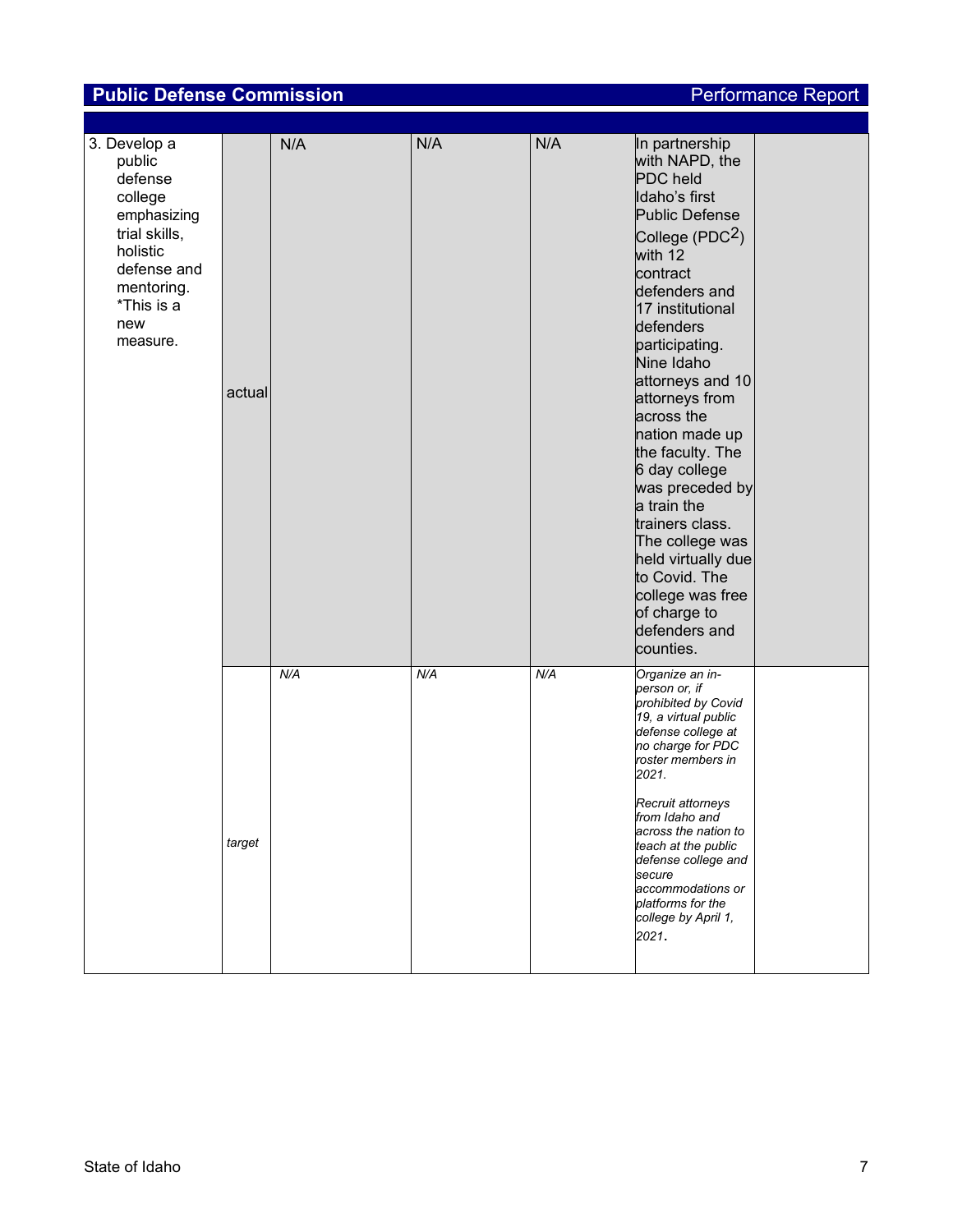| <b>Performance</b>                                                                                                                                          |        | <b>FY 2018</b> | FY 2019 | <b>FY 2020</b> | FY 2021                                                                                                                                                                                                                                                                                                                                                                                                              | FY 2022 |  |  |  |
|-------------------------------------------------------------------------------------------------------------------------------------------------------------|--------|----------------|---------|----------------|----------------------------------------------------------------------------------------------------------------------------------------------------------------------------------------------------------------------------------------------------------------------------------------------------------------------------------------------------------------------------------------------------------------------|---------|--|--|--|
|                                                                                                                                                             |        |                | Goal 3  |                |                                                                                                                                                                                                                                                                                                                                                                                                                      |         |  |  |  |
| Collect accurate indigent defense services data and make recommendations to<br>the Idaho legislature.                                                       |        |                |         |                |                                                                                                                                                                                                                                                                                                                                                                                                                      |         |  |  |  |
| 1. Collaborate<br>with partners<br>to identify<br>and collect<br>accurate<br>case,<br>workload<br>and<br>expenditure<br>data. *This<br>is a new<br>measure. | actual | N/A            | N/A     | N/A            | The PDC works<br>with stakeholders,<br>Courts and national<br>partners to<br>streamline and build<br>online applications<br>and reporting forms<br>to be electronically<br>submitted. As of<br>December 31,<br>2020, counties<br>report their indigent<br>defense<br>expenditures.<br>Case and workload<br>data is also<br>improving<br>statewide.                                                                   |         |  |  |  |
|                                                                                                                                                             | target | N/A            | N/A     | N/A            | Collaborate with<br>stakeholders, the<br>Administrative Office of<br>the Courts, policy<br>experts and other<br>partners to identify<br>relevant data and<br>improve forms and<br>develop other methods<br>of data collection by<br>2022.<br>During FY 2021, work<br>with counties and<br>defending attorneys to<br>obtain and analyze<br>specific case and<br>indigent defense<br>expenditure data from<br>FY 2020. |         |  |  |  |

#### **For More Information, Contact**

Kathleen J. Elliott, PDC Executive Director 816 W. Bannock St., Suite 201 Boise, ID 83702 Phone: (208) 332-1735 Cell: (208) 869-3124 E-mail: <u>kathleen.elliott@pdc.idaho.gov</u>